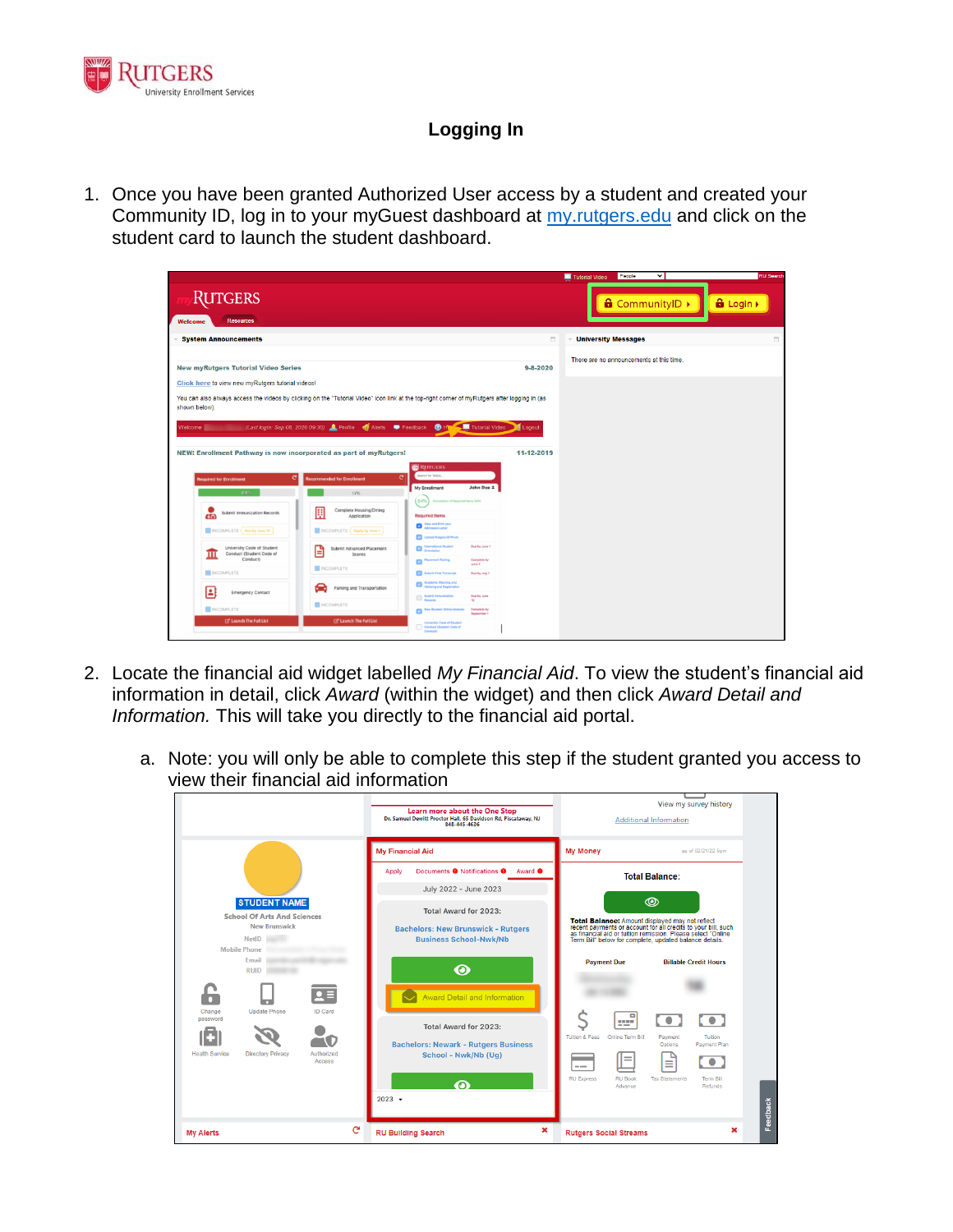

3. You won't have to log in again, but the first time you enter the portal, you'll be asked to provide consent to do business electronically. Once you click *Accept & Continue*, you'll be brought to the financial aid portal home page.

| <b>JTGERS</b><br>1 WELCOME       | ADMITTED/NOT STARTED IN BACHELORS: | MOME LODOCUMENTS A NOTIFICATIONS FINANCIAL EMESSAGES                                                                                                                                                                                                                                                                                                                                                                                                                                                                                                                                                          |  |  |  |  |  |  |
|----------------------------------|------------------------------------|---------------------------------------------------------------------------------------------------------------------------------------------------------------------------------------------------------------------------------------------------------------------------------------------------------------------------------------------------------------------------------------------------------------------------------------------------------------------------------------------------------------------------------------------------------------------------------------------------------------|--|--|--|--|--|--|
| <b>Accept Electronic Consent</b> |                                    |                                                                                                                                                                                                                                                                                                                                                                                                                                                                                                                                                                                                               |  |  |  |  |  |  |
|                                  |                                    | <b>Consent to Conduct Business Electronically</b><br>The decision to conduct business electronically with Rutgers University regarding your financial aid is yours. When you select the<br>"Accept & Continue" button below, you consent to allow Rutgers University to handle financial aid related matters with you electronically.<br>This includes providing communications or making them available to you in electronic form and using electronic records and signatures<br>to enter into agreements and transactions. Your consent is valid until your access to the student financial portal expires. |  |  |  |  |  |  |
|                                  |                                    | <b>ACCEPT &amp; CONTINUE</b><br><b>DENY &amp; LOGOUT</b>                                                                                                                                                                                                                                                                                                                                                                                                                                                                                                                                                      |  |  |  |  |  |  |
|                                  |                                    |                                                                                                                                                                                                                                                                                                                                                                                                                                                                                                                                                                                                               |  |  |  |  |  |  |

| RUTGERS | © HOME <b>■ DOCUMENTS A NOTIFICATIONS ■ FINANCIAL ■ MESSAGES</b>                                                                                                                                                                                        |
|---------|---------------------------------------------------------------------------------------------------------------------------------------------------------------------------------------------------------------------------------------------------------|
|         | <b>Required Financial Aid Actions</b>                                                                                                                                                                                                                   |
|         | Always close your web browser when you are done viewing your financial aid information, especially when using shared computers/kiosks. If you fail to close<br>your browser, a subsequent user may inadvertently access your financial aid information. |
|         | Do not bookmark URLs found in this portal. Using bookmarks will direct you to a page that is not compatible with NetID login. Always log in to the myRutgers<br>dashboard and use the My Financial Aid widget to access your financial aid information. |
|         | BECOME FINANCIAL AID ELIGIBLE                                                                                                                                                                                                                           |
|         | <b>7 REVIEW/ACCEPT YOUR FINANCIAL AID AWARDS</b><br><b>3 RECEIVE YOUR FUNDS</b>                                                                                                                                                                         |
|         |                                                                                                                                                                                                                                                         |
|         | @ 2022 Rutgers University All rights reserved Powered by Oracle                                                                                                                                                                                         |